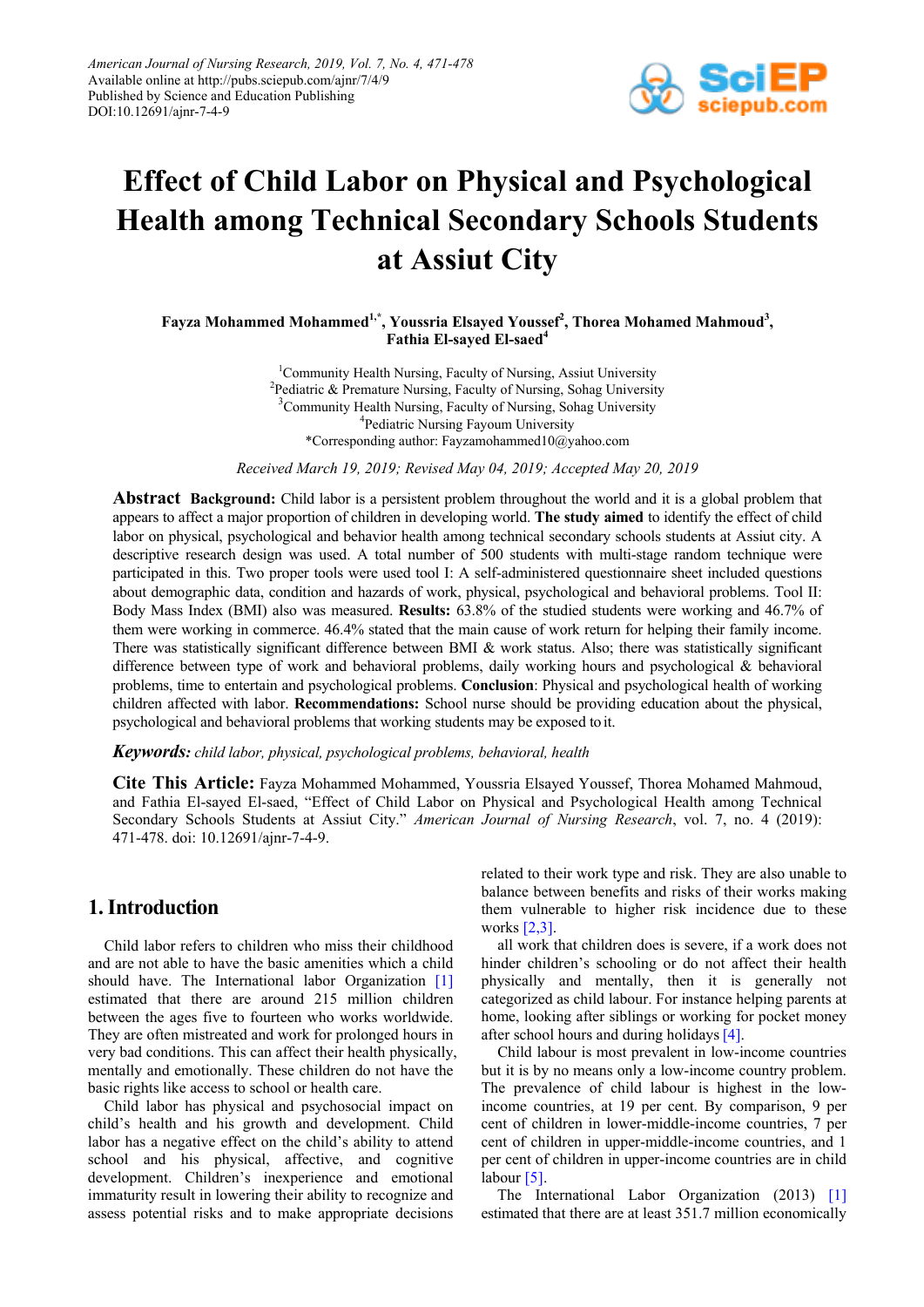active children in the world (210.8 million between aged 5 to 14 and 140.9 million aged 15 to 17). Nearly 170 million of these children are involved in hazardous work (111 million aged 5 to 14; 59 million aged 15 to 17).

Child labor is a complex problem in terms of both its causes and its consequences. Beyond the process of gaining a job traditionally or assisting the family in the rural areas, a process of transformation of children into workers is being experienced increasingly. Currently, poverty and unemployment of parents are the two important factors in child labo[r \[6\].](#page-7-4)

Health care providers particularly community health nurses (CHNs) in collaboration with other stakeholders, could introduce and create linkages between the community people and microfinance schemes to strengthen the capacity of the families to generate income, rather than choosing the option of child labour [\[7\].](#page-7-5) In addition the community health nurse meets almost all children and their families at clinics, schools and homes are key persons in identifying, preventing, educate parents about dangerous of child labor, psychological and social support to working child to reduce its effect and intervening in child labor [\[8\].](#page-7-6)

## **1.1. Significance of the Study**

The latest International labor organization estimates indicate that 152 million children – 64 million girls and 88 million boys – are in child labour globally, accounting for almost one in ten of all children worldwide [\[5\].](#page-7-3) The Official statistics vary but, in general the number of working children in Egypt is estimated to be between 1.3 to 3 million. They are accepting the lowest wages and the hard and inhuman working conditions.

Over 170 million children worldwide still work in order to sustain their basic needs. About 22000 working children die due to occupational hazards every year, as per ILO estimate[s \[9\].](#page-7-7) Central Agency for Public Mobilization and Statistics (CAPMAS), [\[10\]](#page-7-8) stated that the percentage of child labor in Africa and Arab States represent 19.6% and 2.9% respectively.

#### **1.2. Aim of the Study**

To identify the effect of child's labor on physical, psychological and behavior health status among technical secondary schools students.

#### **1.3. Research Question**

Does child's labor impact on physical and psychological health of technical secondary schools students?

### **1.4. Subjects and Method**

*Research design:* descriptive study was carried out in this study.

**Setting**: A total number of secondary technical schools at Assuit city were seven (7) schools classified into two commercial, four industrial and one agriculture school. The study was conducted in four technical secondary school at Assiut city which includes two secondary industrial mechanical, one secondary technical agriculture and one commercial school.

**Sample:** The total number of students in technical secondary school during academic year 2015-2016 was 10004 student. The total number selected to carry out study was 500 students which represent 5% from total number in different previous mentioned setting distributed as the following:

| Type of school | Number of student<br>in each school | Selected students<br>(5%) |
|----------------|-------------------------------------|---------------------------|
| Commercial     | 3400                                | 170                       |
| Industrial     | 4700                                | 235                       |
| Agriculture    | 1904                                | 95                        |
| Total          | 10004                               | 500                       |

Students were taken by knowing the total number of classes in each school and then taking five percent from the total number of students by systematic random sample according to serial number of them in the list. Multistage random sample technique was used in this study.

#### **1.5. Tools of the Study**

Two tools were used in this study.

**Tool I:** Self-administered questionnaire sheet. It was adapted after a thorough review of literature from previous researches by Alem et al., [\[11\];](#page-7-9) National Council for Family Affairs [\[2\];](#page-7-1) Bharti & Agarwal., [\[9\]](#page-7-7) this includes three parts:

**Part (1):** demographic characteristics which includes: age, residence, parent's education and occupation, number of family members and birth order.

Part (2): Data about work status which included: work status, daily working hours, nature, type and reasons of work. Also; includes work place hazards, health status of working children,

Part (3) Assessment for physical psychological and behavioral problems among the studied students. Physical which involved (5 items) it include Headache, teeth, vision & hearing problems and enuresis. Psychological involved (7 items) it includes spend time alone; intimate friends; feel depressed; problems at home; problems in school or at work; feel lonely and trouble with the law and the police. Behavioral involved (6 items) it include Use non-prescribed medication and drugs; My father smoke cigarettes; another person talk with me about cigarettes and drugs; my parents use alcohol/drugs; Smoke cigarettes and use drug such as hashish and marijuana

**Tool II:** Body Mass Index (BMI), Centers for Disease Control and Prevention. [\[12\].](#page-7-10) Body mass index (BMI) is a measure of weight adjusted for height, calculated as weight in kilograms divided by the square of height in meters  $(kg/m<sup>2</sup>)$ . For children and adolescents between 2 and 20 years old, BMI is interpreted relative to a child's age and sex, because the amount of body fat changes with age and varies by sex. Percentiles specific to age and sex classify underweight, healthy weight, overweight, and obesity in children. The BMI-for-age determined for an individual indicates the relative position of the child's BMI value among children of the same sex and age.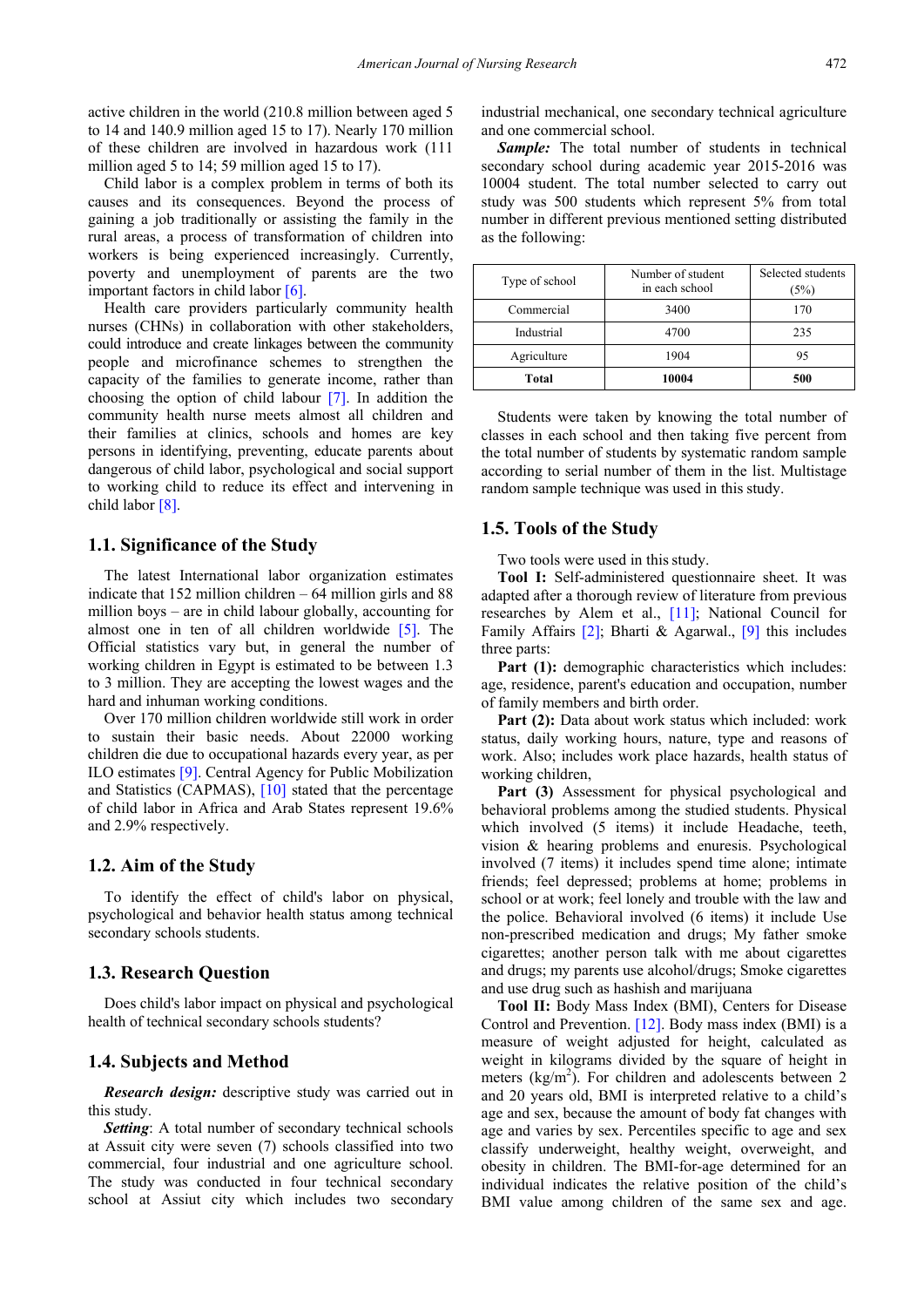BMI for-age categories and corresponding percentiles are: Percentile Ranking Weight Status Less than 5th percentile Underweight 5th percentile to less than 85th percentile Healthy weight 85th percentile to less than 95th percentile Overweight Equal to or greater than the 95th percentile Obese BMI should serve as an initial screening for children and adolescents.

## **2. Methodology**

## **2.1. Administrative Phase**

An official approval letter was obtained from the Dean of Faculty of Nursing, Assiut University to undersecretary of Ministry of Education after that director of technical education this letter includes permission for researchers to carry out the study. The researchers explain the purpose and nature of the study in the approval letter.

*Pilot study:* A pilot study was conducted before starting data collection on (10%) 50 students who was excluded from sample. The aim of pilot study was test the clarity of the tool and to estimate the time required to fill the sheet.

Reliability was estimated by Alpha crombach's test and it's result was R=0.68.

Validity of the tools was checked by 5 experts of community health nursing, public health medicine and Pediatric nursing who reviewed the tools for clarity, relevant, comprehensiveness, understanding and applicability. **Ethical consideration**

Ethical approval was attained from the Ethical Committee at the Faculty of Nursing - Assiut University. The purpose and nature of the study was explained to the students. Also, the students informed that they had the right to agree or disagree to participate in the study. Oral agreement was obtained to participate in the study from students and they were informed that the information obtained would be confidential and used only for the purpose of the study.

### **2.2. Data Collection**

The researchers were interviewed with the students; the nature and purpose of the study were briefly explained through direct personal communication at the beginning of each interview to get their agreement before starting data collection. Each sheet took about 30 minutes. Then Weight and Height were measured it took about (2-3) minutes for every student. The data were collected in first semester during academic year 2015-2016 in the period from end of September until end of November. The researchers collect data two day per week and 25 to 30 sheets were done each day.

## **2.3. Statistical Analysis**

Data entry and data analysis were done using SPSS version 19 (Statistical Package for Social Science). Data were presented as number, percentage, mean and standard deviation. Chi-square test was used to compare qualitative variables between groups. Mann-Whitney test was used to compare quantitative variables between two groups and Kruskal Wallis Test for more than two groups in case of non-parametric data. P-value considered statistically significant when  $P < 0.05$ .

[Table 1:](#page-2-0) Shows the distribution of the studied students regarding to their demographic characteristics; it was observed that the mean age of studied students was  $(17.30\pm1.16)$  and 56.6% of them from urban areas. Also: the table clarified that 29.0% of the students were the second child in their families. Regarding the number of family member it was notice that 44.0% of the studied students' family ranged between 6-7 members. As regard to father and mother education the table indicated that 80.4% & 59.2% of studied students' father and mother were educated respectively. In relation to the BMI of the studied students the table clarified that slightly more than two fifths (40.6 %) of them have overweight and obesity.

**Table 1. Distribution of the studied students according to their demographic characteristics at Assiut City (N=500)**

<span id="page-2-0"></span>

| Items                     | No. $(n=500)$                    | $\frac{0}{0}$ |
|---------------------------|----------------------------------|---------------|
| Age: (years)              |                                  |               |
| < 18                      | 313                              | 62.6          |
| $\geq 18$                 | 187                              | 37.4          |
| $Mean \pm SD$ (Range)     | $17.30 \pm 1.16 (15.0 - 20.0)$   |               |
| Sex:                      |                                  |               |
| Male                      | 312                              | 62.4          |
| Female                    | 188                              | 37.6          |
| <b>Residence:</b>         |                                  |               |
| Rural                     | 217                              | 43.4          |
| Urban                     | 283                              | 56.6          |
| <b>Birth order:</b>       |                                  |               |
| First                     | 110                              | 22.0          |
| Second                    | 145                              | 29.0          |
| Third                     | 119                              | 23.8          |
| Fourth or more            | 126                              | 25.2          |
| No. of family members:    |                                  |               |
| $3 - 5$                   | 185                              | 37.0          |
| $6 - 7$                   | 220                              | 44.0          |
| >7                        | 95                               | 19.0          |
| <b>Father education:</b>  |                                  |               |
| Educated                  | 402                              | 80.4          |
| Non-educated              | 98                               | 19.6          |
| <b>Father occupation:</b> |                                  |               |
| Governmental              | 248                              | 49.6          |
| Private                   | 192                              | 38.4          |
| No work                   | 60                               | 12.0          |
| <b>Mother education:</b>  |                                  |               |
| Educated                  | 296                              | 59.2          |
| Non-educated              | 204                              | 40.8          |
| <b>Mother occupation:</b> |                                  |               |
| Working                   | 119                              | 23.8          |
| Housewife                 | 381                              | 76.2          |
| <b>BMI:</b>               |                                  |               |
| Underweight               | 39                               | 7.8           |
| Normal                    | 258                              | 51.6          |
| Overweight                | 180                              | 36.0          |
| Obese                     | 23                               | 4.6           |
| $Mean \pm SD$ (Range)     | $23.84 \pm 3.71 (15.06 - 36.93)$ |               |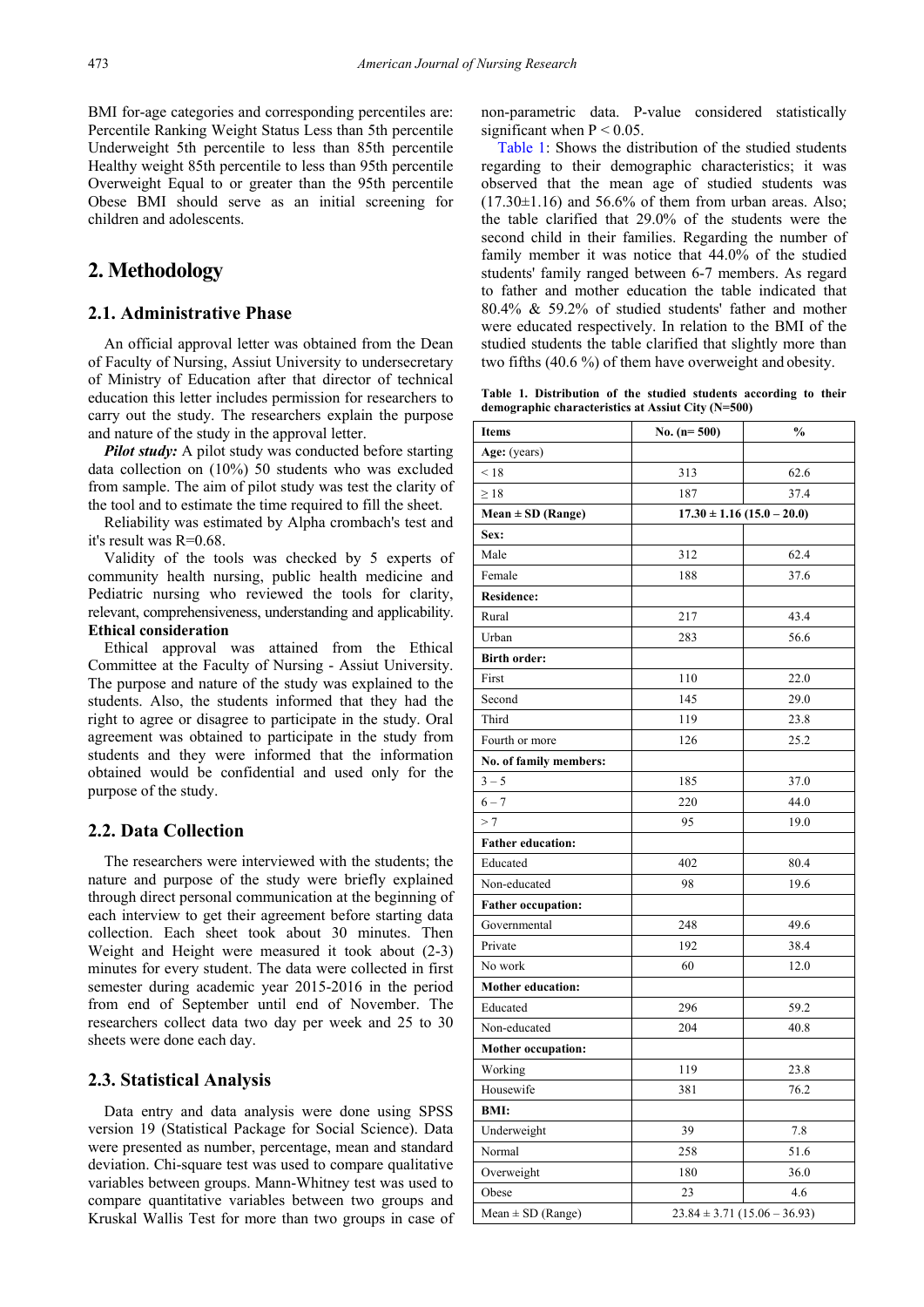[Table 2:](#page-3-0) As regards the distribution of the working students according to their work characteristics and problems this table illustrate that 63.8% of the studied students were working and 46.7% of them were working in commerce. As regard to cause of work 46.4% of the studied students stated that the main cause of work return to helping in their family income. Also; 50.5% of them reported that there is problem at work. Regarding to type of problem, it was observed that 32.3% & 31.7% respectively return these problems to long time of work and low income while 62.4% of the studied student reported that they not exposed to injury during work.

**Table 2. Distribution of the studied students according to their work status and associated work problems**

<span id="page-3-0"></span>

| <b>Variables</b>                      | No. $(n=500)$  | $\frac{0}{0}$ |
|---------------------------------------|----------------|---------------|
| Work status:                          |                |               |
| Working                               | 319            | 63.8          |
| Not working                           | 181            | 36.2          |
| Type of work:                         |                |               |
| Agriculture                           | 44             | 13.8          |
| Commerce                              | 149            | 46.7          |
| Workshop                              | 45             | 14.1          |
| Construction                          | 32             | 10.0          |
| Medical tasks                         | 49             | 15.4          |
| Causes of work: #                     |                |               |
| Acquire practice                      | 133            | 41.7          |
| Help in family income                 | 148            | 46.4          |
| Financial independent                 | 143            | 44.8          |
| Nature of work:                       |                |               |
| Morning                               | 106            | 33.2          |
| Afternoon                             | 90             | 28.2          |
| All the day                           | 123            | 38.6          |
| Daily work hours:                     |                |               |
| 6 hours                               | 290            | 90.9          |
| 8 - 12 hours                          | 29             | 9.1           |
| <b>Problems at work:</b>              |                |               |
| Yes                                   | 161            | 50.5          |
| No                                    | 158            | 49.5          |
| Type of problems:≠                    |                |               |
| Difficulty working                    | 25             | 15.5          |
| Abuse by employer                     | 32             | 19.9          |
| Low income                            | 51             | 31.7          |
| Long time of work                     | 52             | 32.3          |
| Unable to continue studying with work | 34             | 21.1          |
| Injuries or illnesses due to work:    |                |               |
| Yes                                   | 120            | 37.6          |
| No                                    | 199            | 62.4          |
| Type of Injuries or illnesses:≠       |                |               |
| Surface or open wounds                | 30             | 25.0          |
| Respiratory problems                  | 17             | 14.2          |
| Eye problems                          | 48             | 40.0          |
| Skin problems                         | 14             | 11.7          |
| Stress and fatigue                    | $\mathfrak{Z}$ | $2.5\,$       |
| Back pain                             | 42             | 35.0          |
| Loss of appetite                      | 5              | 4.2           |
| Chronic diarrhea                      | $\overline{c}$ | 1.7           |
| Rheumatic fever                       | 3              | 2.5           |
| Chronic headache                      | 27             | 22.5          |
| Lack of concentration                 | 22             | 18.3          |
| Fear                                  | 5              | 4.2           |

 $\neq$  More than one answer.

**Table 3. Distribution of the studied students according to their work place hazards and health problems**

<span id="page-3-1"></span>

| Workplace hazards: (n=319)     | No. | $\frac{0}{0}$ |
|--------------------------------|-----|---------------|
| <b>Physical hazards</b>        |     |               |
| Loud noise                     | 35  | 11.0          |
| Extreme heat or cold           | 40  | 12.5          |
| Poor or unpleasant ventilation | 22  | 6.9           |
| <b>Chemical hazards</b>        |     |               |
| Fumes                          | 8   | 2.5           |
| Smoke, gas and fire            | 24  | 7.5           |
| Dust                           | 64  | 20.1          |
| <b>Mechanical hazards</b>      | 37  | 11.6          |
| Health Problems (n=500)        |     |               |
| Common cold                    | 276 | 55.2          |
| Flu                            | 262 | 52.4          |
| Doctor visit                   | 136 | 27.2          |
| Going to emergency department  | 49  | 9.8           |
| Hospital admission             | 105 | 21.0          |

 $\neq$  More than one answer.

**Table 4. Physical and psychological health problems among the studied students**

<span id="page-3-2"></span>

| Items                                                     |     | Yes           | No  |               |  |
|-----------------------------------------------------------|-----|---------------|-----|---------------|--|
|                                                           |     | $\frac{0}{0}$ | No. | $\frac{0}{0}$ |  |
| Physical problems: #                                      |     |               |     |               |  |
| Headache                                                  | 356 | 71.2          | 144 | 28.8          |  |
| Teeth problems                                            | 316 | 63.2          | 184 | 36.8          |  |
| Vision problems                                           | 258 | 51.6          | 242 | 48.4          |  |
| Hearing problems                                          | 143 | 28.6          | 357 | 71.4          |  |
| Enuresis                                                  | 73  | 14.6          | 427 | 85.4          |  |
| <b>Psychological problems:#</b>                           |     |               |     |               |  |
| Spend time alone                                          | 375 | 75.0          | 125 | 25.0          |  |
| Intimate friends.                                         | 371 | 74.2          | 129 | 25.8          |  |
| feel depressed                                            | 303 | 60.6          | 197 | 39.4          |  |
| Problems at home                                          | 294 | 58.8          | 206 | 41.2          |  |
| Problems in school or at work                             | 294 | 58.8          | 206 | 41.2          |  |
| Feel lonely                                               | 273 | 54.6          | 227 | 45.4          |  |
| Trouble with the law and the police.                      | 181 | 36.2          | 319 | 63.8          |  |
| <b>Behavioral problems:#</b>                              |     |               |     |               |  |
| Use non-prescribed medication and drugs.                  | 265 | 53.0          | 235 | 47.0          |  |
| Father smoke cigarettes                                   | 259 | 51.8          | 241 | 48.2          |  |
| Another person talk with me about<br>cigarettes and drugs | 226 | 45.2          | 274 | 54.8          |  |
| Parents use alcohol/drugs                                 | 122 | 24.4          | 378 | 75.6          |  |
| Smoke cigarettes                                          | 115 | 23.0          | 385 | 77.0          |  |
| Use drug such as hashish and marijuana                    | 103 | 20.6          | 397 | 79.4          |  |

# More than one problems.

[Table 3:](#page-3-1) As regards the distribution of the studied students according to their work place hazards and health problems, the table indicated that only (20.1%, 12.5% and 11.6%) of them respectively exposed to dust, extreme heat or cold and hazardous of sharp machines in work place while 55.2% and 52.4% suffering from common cold and flu respectively.

[Table 4:](#page-3-2) Regarding the Physical and psychological problems among the studied students, the table illustrated that 71.2%, 63.2% and 51.6% of them respectively suffering from headache, dental and vision problems. Also; 60.6, 58.8 54.6% of working children respectively suffering from feeling depressed, having problems at home and feeling lonely. As regard to behavioral problem it was observed that 53.0% of studied students use nonprescribed medication and drugs.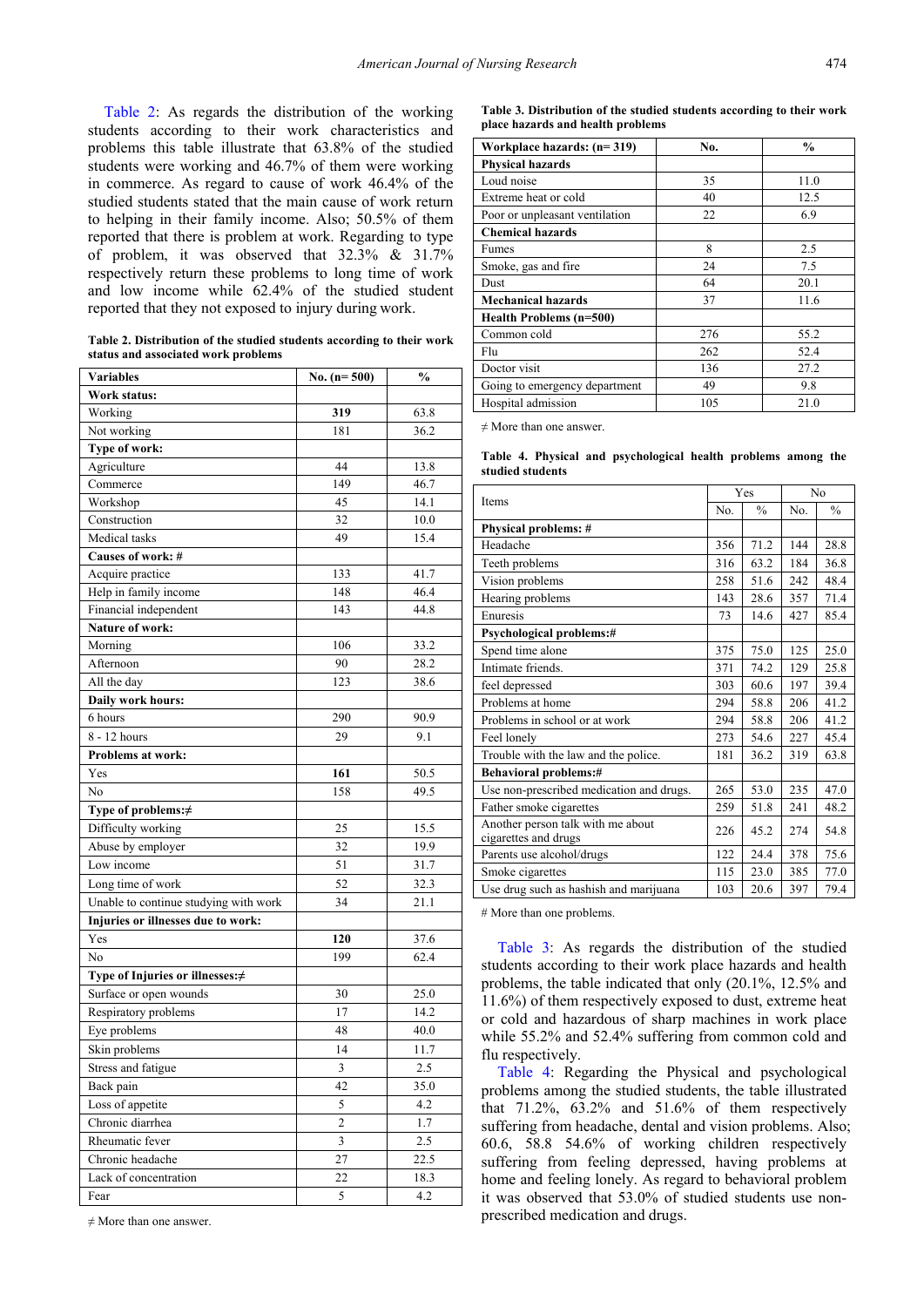[Table 5:](#page-4-0) In relation to the distribution of the studied students according to effect of work on their personality, it was found that that the work impact on a vast majority (94.4%) of the studied students personality.

[Table 6](#page-4-1) concerning the relation between workplace hazards and type of work among studied students; this table illustrated that there was not statistically significant difference between all types of work and work place hazards.

[Table 7:](#page-4-2) As regards the relation between the work characteristics of the studied students and health concern of the studied students which includes (Physical, psychological, behavioral problems) and Body Mass Index; it was observed that there was statistically significant difference between BMI & work status ( $P = 0.000^*$ ). Also; there was statistically significant difference between type of work and behavioral problems, daily working hours and Psychological & behavioral problems, time to entertain and Psychological problems (P= 0.001\*, 0.002\*, 0.028\*and 0.023\*) respectively.

[Table 8:](#page-5-0) Relation between some demographic characteristics and health problems of the studied students with work status; this table clears that there was statistically significant difference between work status and going to emergency department and hospital admission  $(P= 0.000* \& 0.001*)$  respectively.

**Table 5. Distribution of the studied students according to effect of work on their personality at Assiut City**

<span id="page-4-0"></span>

| <b>Variables</b>                         | No. | $\frac{0}{0}$ |
|------------------------------------------|-----|---------------|
| Effect of work on personality: $(n=319)$ |     |               |
| Yes                                      | 301 | 94.4          |
| N <sub>0</sub>                           | 18  | 5.6           |
| Positive effect: #                       |     |               |
| No positive effect                       | 6   | 2.0           |
| Sense of responsibility                  | 142 | 47.2          |
| Self-reliance                            | 161 | 53.5          |
| Feeling important and having money       | 59  | 19.6          |
| Gives you some reassurance               | 44  | 14.6          |
| Negative effect: #                       |     |               |
| No negative effect                       | 33  | 11.0          |
| Makes you nervous                        | 92  | 30.6          |
| Using inappropriate words                | 22  | 7.3           |
| Feeling tired during the night           | 143 | 47.5          |
| Lack of commitment to study              | 49  | 16.3          |
| <b>Having friends:</b>                   |     |               |
| Yes                                      | 461 | 92.2          |
| N <sub>0</sub>                           | 39  | 7.8           |
| Having time to entertain:                |     |               |
| Yes                                      | 334 | 66.8          |
| N <sub>o</sub>                           | 166 | 33.2          |
| Having time to talk to family:           |     |               |
| Yes                                      | 419 | 83.8          |
| No                                       | 81  | 16.2          |

# More than one answer.

#### **Table 6. Relation between workplace hazards and type of work among studied students at Assiut City**

<span id="page-4-1"></span>

|                                | Type of work       |               |          |               |                   |               |              |               |                      |               |                |
|--------------------------------|--------------------|---------------|----------|---------------|-------------------|---------------|--------------|---------------|----------------------|---------------|----------------|
| Workplace hazards              | <b>Agriculture</b> |               | Commerce |               | Workshop          |               | Construction |               | <b>Medical tasks</b> |               | <b>P-value</b> |
|                                | No.                | $\frac{6}{6}$ | No.      | $\frac{6}{9}$ | No.               | $\frac{6}{9}$ | No.          | $\frac{0}{0}$ | No.                  | $\frac{6}{9}$ |                |
| <b>Physical hazards:</b>       |                    |               |          |               |                   |               |              |               |                      |               |                |
| Loud noise                     |                    | 11.4          | 15       | 10.1          |                   | 15.6          |              | 18.8          | ◠                    | 4.1           | 0.243          |
| Extreme heat or cold           | Q                  | 20.5          | 17       | 11.4          |                   | 6.7           |              | 12.5          |                      | 14.3          | 0.375          |
| Poor or unpleasant ventilation |                    | 6.8           | 8        | 5.4           |                   | 15.6          |              | 9.4           |                      | 2.0           | 0.095          |
| <b>Chemical hazards</b>        |                    |               |          |               |                   |               |              |               |                      |               |                |
| Dust                           | 8                  | 18.2          | 32       | 21.5          |                   | 11.J          |              | 25.0          | 11                   | 22.4          | 0.526          |
| Fumes                          |                    | 2.3           |          | 3.4           | ◠                 | 4.4           |              | 0.0           | $\theta$             | 0.0           | 0.521          |
| Smoke, gas and fire            | 4                  | 9.1           | 12       | 8.1           | $\mathbf{\hat{}}$ | 4.4           |              | 12.5          | $\sim$               | 4.1           | 0.591          |
| <b>Mechanical hazards</b>      | 4                  | 9.1           | 15       | 10.1          |                   | 6.7           |              | 18.8          | Q                    | 18.4          | 0.243          |

Chi-square test,  $*$  Statistical significant difference ( $P < 0.05$ ).

#### **Table 7. Relation between some work characteristics of the studied students and their problems at Assiut City**

<span id="page-4-2"></span>

|                           | <b>Physical problems</b> | <b>Psychological problems</b> | <b>Behavioral problems</b> | BMI              |
|---------------------------|--------------------------|-------------------------------|----------------------------|------------------|
|                           | $Mean \pm SD$            | $Mean \pm SD$                 | $Mean \pm SD$              | $Mean \pm SD$    |
| Work status:              |                          |                               |                            |                  |
| Working                   | $5.56 \pm 3.57$          | $5.47 \pm 3.10$               | $3.15 \pm 3.06$            | $23.28 \pm 3.60$ |
| Not working               | $4.81 \pm 2.78$          | $5.52 \pm 2.50$               | $2.87 \pm 2.30$            | $24.82 \pm 3.71$ |
| P-value                   | 0.114                    | 0.530                         | 0.963                      | $0.000*$         |
| Type of work:             |                          |                               |                            |                  |
| Agriculture               | $6.18 \pm 4.14$          | $5.73 \pm 3.45$               | $4.52 \pm 3.95$            | $24.15 \pm 3.55$ |
| Commerce                  | $5.36 \pm 3.08$          | $5.26 \pm 2.95$               | $2.36 \pm 2.56$            | $23.05 \pm 3.80$ |
| Workshop                  | $5.96 \pm 4.32$          | $5.93 \pm 3.33$               | $3.47 \pm 3.03$            | $23.98 \pm 3.17$ |
| Construction              | $5.19 \pm 4.00$          | $5.47 \pm 3.12$               | $3.94 \pm 3.48$            | $23.33 \pm 2.63$ |
| Medical tasks             | $5.51 \pm 3.41$          | $5.45 \pm 3.06$               | $3.51 \pm 2.68$            | $22.53 \pm 3.81$ |
| P-value                   | 0.798                    | 0.755                         | $0.001*$                   | 0.082            |
| Time of work:             |                          |                               |                            |                  |
| In Summer                 | $5.50 \pm 3.65$          | $5.34 \pm 3.29$               | $3.19 \pm 3.23$            | $23.14 \pm 3.68$ |
| All the year              | $5.71 \pm 3.37$          | $5.79 \pm 2.54$               | $3.05 \pm 2.60$            | $23.63 \pm 3.39$ |
| P-value                   | 0.264                    | 0.102                         | 0.612                      | 0.224            |
| Daily work hours:         |                          |                               |                            |                  |
| 6 hours                   | $5.58 \pm 3.70$          | $5.32 \pm 3.12$               | $3.07 \pm 3.08$            | $23.21 \pm 3.35$ |
| 8 - 12 hours              | $5.34 \pm 1.95$          | $7.00 \pm 2.49$               | $4.00 \pm 2.69$            | $23.96 \pm 5.57$ |
| P-value                   | 0.727                    | $0.002*$                      | $0.028*$                   | 0.853            |
| Having time to entertain: |                          |                               |                            |                  |
| Yes                       | $5.30 \pm 3.40$          | $5.28 \pm 2.88$               | $3.04 \pm 2.87$            | $23.90 \pm 3.65$ |
| No                        | $5.26 \pm 3.16$          | $5.92 \pm 2.88$               | $3.07 \pm 2.69$            | $23.70 \pm 3.85$ |
| P-value                   | 0.908                    | $0.023*$                      | 0.565                      | 0.654            |

Mann-Whitney test, Kruskal Wallis test.

\* Statistical significant difference ( $P < 0.05$ ).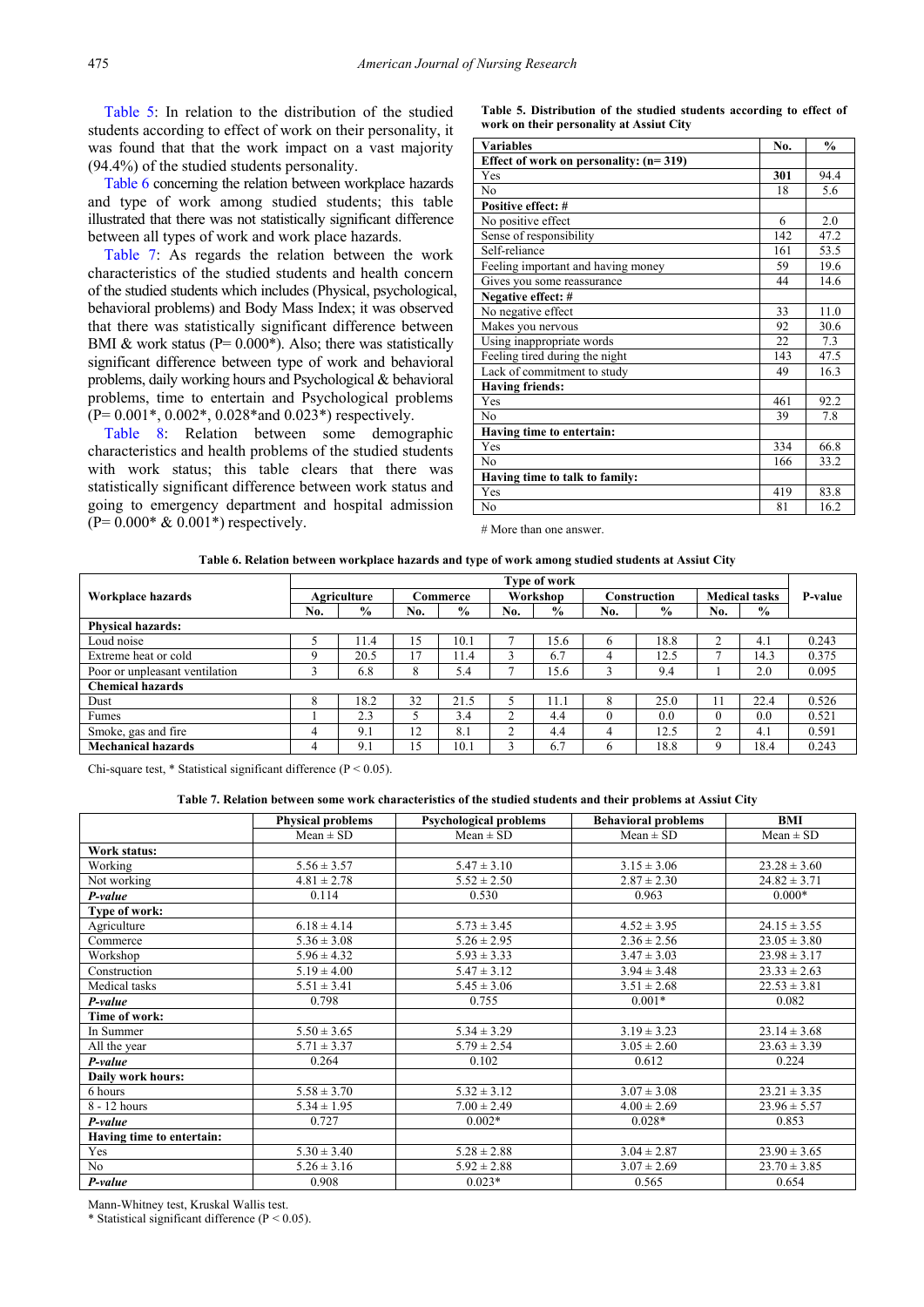<span id="page-5-0"></span>

|                               | Working $(n=319)$ |               | Not working $(n=181)$ | P-value       |          |
|-------------------------------|-------------------|---------------|-----------------------|---------------|----------|
|                               | No.               | $\frac{0}{0}$ | No.                   | $\frac{0}{0}$ |          |
| <b>Birth order:</b>           |                   |               |                       |               |          |
| First                         | 67                | 21.0          | 43                    | 23.8          |          |
| Second                        | 102               | 32.0          | 43                    | 23.8          |          |
| Third                         | 72                | 22.6          | 47                    | 26.0          | 0.279    |
| Fourth or more                | 78                | 24.5          | 48                    | 26.5          |          |
| No. of family members:        |                   |               |                       |               |          |
| $3 - 5$                       | 127               | 39.8          | 58                    | 32.0          |          |
| $6 - 7$                       | 135               | 42.3          | 85                    | 47.0          | 0.218    |
| >7                            | 57                | 17.9          | 38                    | 21.0          |          |
| <b>Health Problems</b>        |                   |               |                       |               |          |
| Common cold                   | 185               | 57.1          | 94                    | 51.9          | 0.269    |
| Flu                           | 173               | 54.2          | 89                    | 49.2          | 0.276    |
| Doctor visit                  | 93                | 29.2          | 43                    | 23.8          | 0.192    |
| Going to emergency department | 46                | 14.4          | 3                     | 1.7           | $0.000*$ |
| Hospital admission            | 81                | 25.4          | 24                    | 13.3          | $0.001*$ |

**Table 8. Relation between some demographic characteristics and health problems of the studied students with work status at Assiut City**

<span id="page-5-1"></span>Chi-square test,\* Statistical significant difference (P < 0.05).



**Figure 1.** Relation between parents education and work status among studied students at Assiut city

[Figure 1](#page-5-1) clears that  $65.2\%$  of educated mothers' children are not engaged in work compared to 34.8% among non- educated mother.

## **3. Discussion**

Child labor has been one of the biggest obstacles to social development. It is a challenge and long-term goal in many countries to abolish all forms of child labor. Especially in developing countries, it is considered as a serious issue these days. The International Labor Organization [\[1\]](#page-7-0) estimated that there are around 215 million children between the ages five to fourteen who works worldwide. They are often mistreated and work for prolonged hours, in very bad conditions. This can affect their health physically, mentally and emotionally. These children do not have the basic rights like access to school or health care.

The result of the current study indicated that more than two fifth and slightly less than one fifth of the studied students' respectively had family members ranged between 6-7 and more members. Also; the results of the present study indicated that more than half of the studied students' fathers and mothers were educated; these findings similar to the results of Caglayan et al., [\[13\]](#page-7-11) who stated that about two thirds of working child had family more than five member and about two thirds of them mothers' and fathers' were educated.

Regarding to work status among studied students in the present study, it was revealed that more than three fifths of the studied students were worked; this result contraindicated with study conducted by El-Gilany et al., [\[14\]](#page-7-12) who found that the proportion of students who worked was more than one third.

Additionally, the finding of the current study revealed that the majority of the studied students worked about 6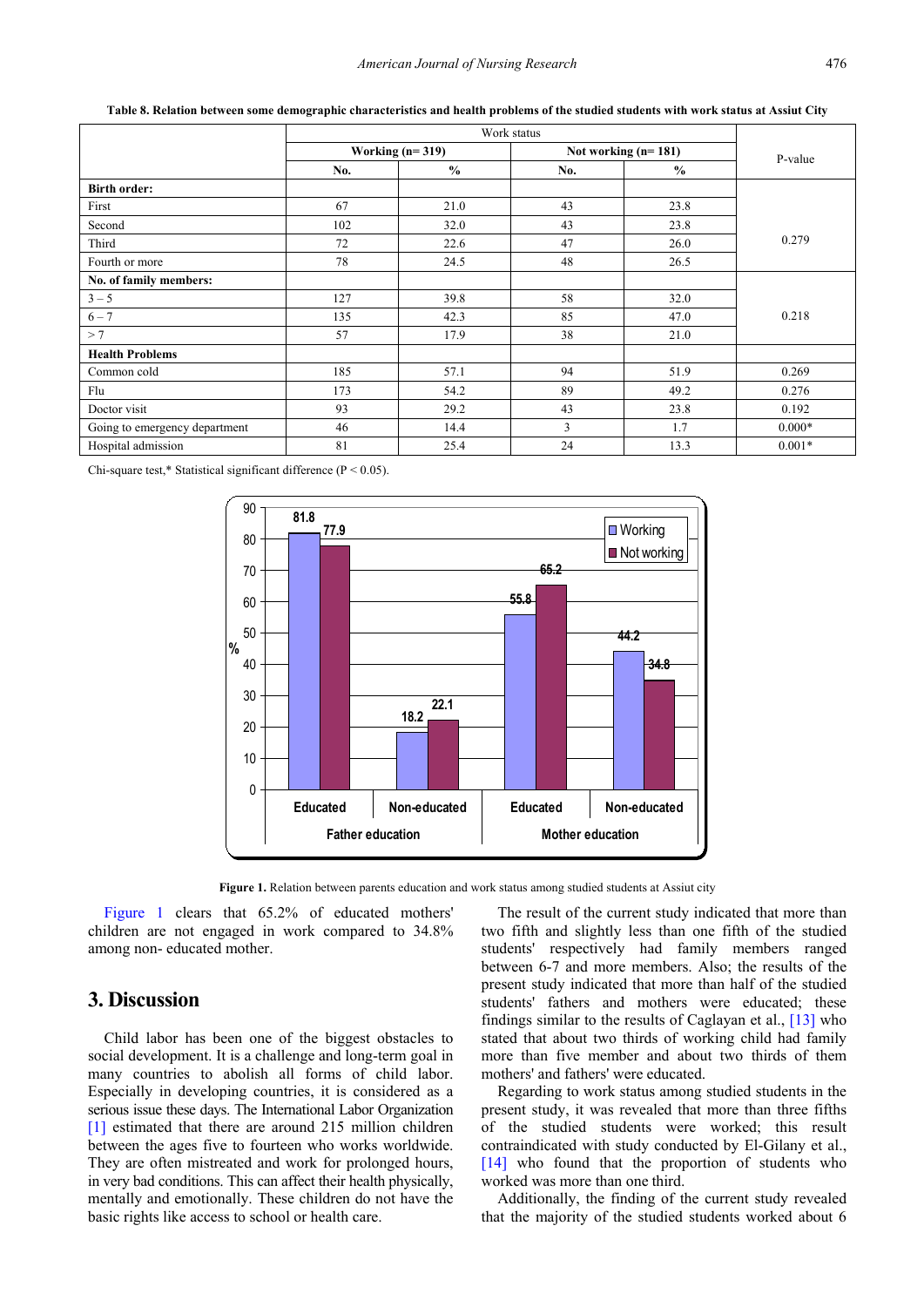hours per day, while Kotb et al., [\[15\]](#page-7-13) found that the majority of children worked from 1-3 hours per day.

Regarding to their type of work the result of the current study indicated that less than half of the studied students were working in commerce followed by only 15.4 % of them working in medical tasks these findings inconsistent with Caglayan et al., [\[13\]](#page-7-11) who conducted study about working condition and health status of child workers in Kocali and found that about one third of the boys worked in car repair shops, followed by barbershop or hairdressers. Regarding to the cause of work, the study revealed that less than half of the studied students stated that the main cause of work return to helping in their family income these finding similar to previous studies conducted by Abu-Hamdan, [\[16\],](#page-7-14) Department Of Statistics [\[17\]](#page-7-15) and Caglayan et al., [\[14\]](#page-7-12) where these studies showed that the main reason for child labor is to assist the family financially. On the other hand the finding disagree with results reported by  $[17]$ . Who stated that the majority of child work to learn skill. From researchers point of view the reason for child labor may be due to thoughts and beliefs of the students and their parents that skilled work return on students with appropriate income rather than governmental occupation.

As regard to relation between workplace hazards and type of work among the studied students; the current study findings revealed that there wasn't a statistically significant difference between all types of work and work place hazards. This finding may be refers to large number of sample occupied in less hazards work (e.g. commerce and medical tasks).

In this context the researcher could view that, attitude of families in Upper Egypt in general is to encourage the students to work and study at the same time this acquire children positive personality in the form of ability to become self-reliance, independent and having skills. Although, the work itself may affect on the students in a negative way in which make the students nervous, this is due to the pressure that the students is subjected to school duties; in addition to work to contribute to household income.

According to the behavioral problems among the studied students in the current study, it was indicated that about one quarter of the studied students were smoker these findings compatible with study conducted by Caglayan et al., [\[13\].](#page-7-11) Moreover; more than half of the working children reported feeling of loneliness and depression, problems at home &work. More than one third had problem with the law and the police. This may be due to the quality and type of psychological and social support that working children take at home, school and work. Moreover; Working children are not given the time to enjoy their childhood appropriately.

Child labor has harmful effects on the growth of a child whether it affect Body Mass Index in the form of increase or decrease from normal value. The current study observed that there was statistically significant difference between BMI & work status consistent with study conducted by [\[18\]](#page-7-16) and reported that child labor associated with lower BMI. From researchers point of view this finding may be refers to many factors such as malnutrition which result from eating outside the home and unhealthy diet.

The finding of the present study illustrates that there was statistically significant difference between the type of work and behavioral problems among the studied students, also between the daily working hours and the psychological & behavioral problems. This may be attributed to child's work dispossessed the child from getting the appropriate education and from receiving social and psychological guidance from their families and exposed to bad role model in the street. Also; working children are isolated from their families, lack family monitoring system, this lead to poor information, and ignorance about risk related behaviors that increases their vulnerability to physical and psychosocial problems and disturbances. There are a number of health and safety issues directly related to child workers. First of all, children are not the same as adults physically and emotionally. Child workers are at a greater risk than adult workers of suffering from work-related problems. Furthermore, occupational hazards and work conditions may have permanent effects on the development of children who work. In spite of these facts, little researches are available concerning the actual conditions under which these children work [\[19\].](#page-7-17)

The result of the current study indicated that there wasn't statistical significant difference between number of family member and child labor these findings contraindicated with report from [\[17\].](#page-7-15) Who stated that there is a statistically significant positive correlation between child labor and number of the family members. The finding of the current study may be attributed to increase number of family member means increase number for opportunities for older person to work and leave children to take chance of education and other rights. Also; stated that there is no statistically significant relationship between birth order and child working status this finding in the same line with the current study.

The study showed that working children had higher reports of common cold, flu and visiting physicians and emergency department; this results correspond with study by Al-Kayyali, [\[20\]](#page-7-18) who found that working children had significant physical problems.

Education of child parents' can play a meaningful role in children's life. The present study indicated that more than half of students' fathers and mothers were educated. This result supported by Emerson and Souza [\[21\]](#page-7-19) who asserted that illiterate parents usually send their children to work to contribute household's income. Educated parents are more persuaded to knowledgeable about the importance of education for children and creating an environment conducive for learning (such as directly helping with schoolwork).

## **4. Conclusion**

The present study concluded that physical and psychological health of working children affected with labour. Also; the main reason of child labor is for helping their family and participate in household income.

## **5. Recommendations**

 Students who work should be assessed for physical, psychological and behavioral problems that students may be exposed to it.